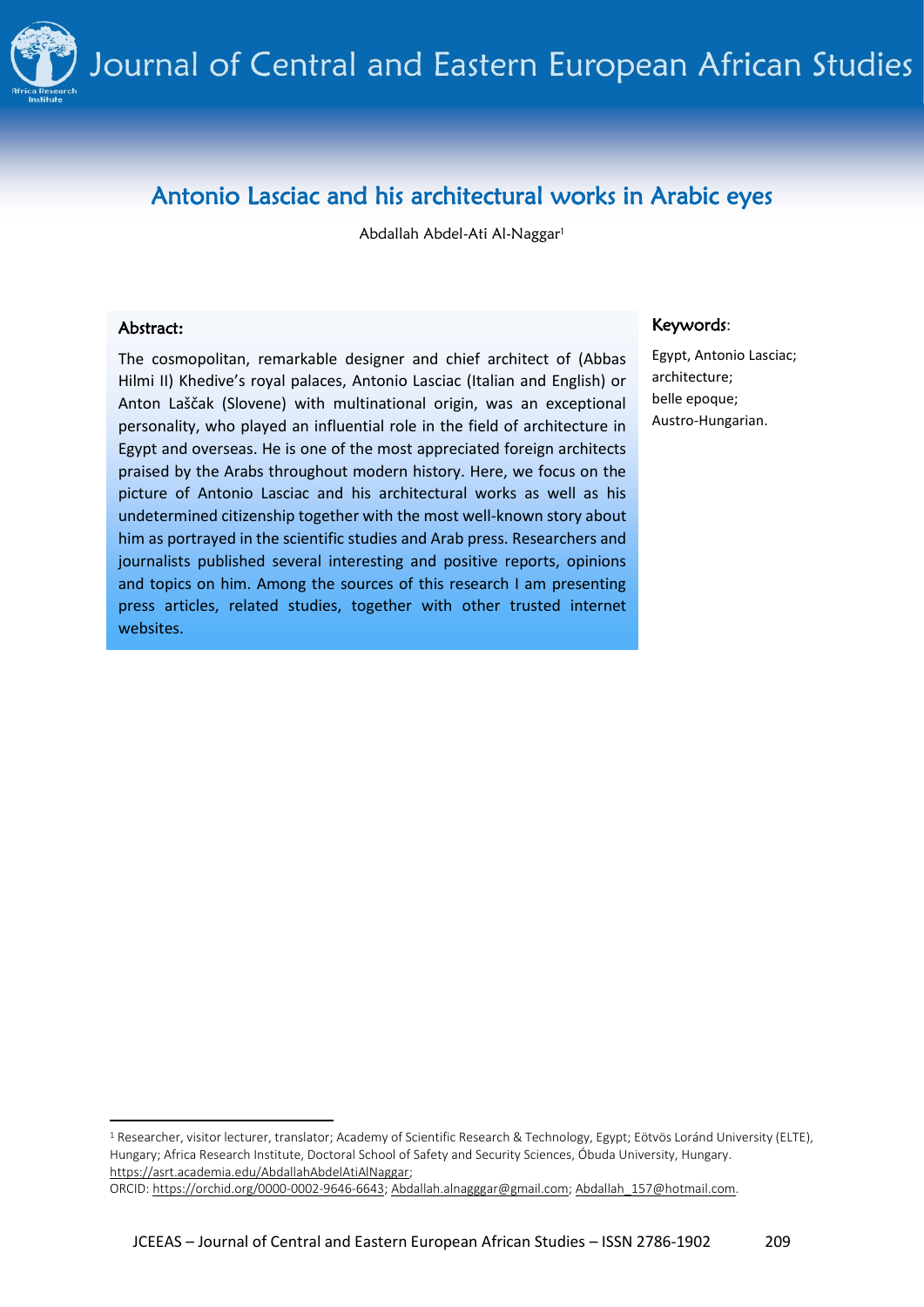

### *Introduction*

Foreign architects who worked in Egypt during the reign of Mohamad Ali<sup>2</sup> and his successors left a great impact on Egyptian architecture. They played a prominent role and retained a monopoly in the reconstruction work after the British bombardment and occupation in 1882 (Saad, 2018, p. 131). The architects Pietro Avoscani, $3$  Mario Rossi<sup>4</sup> and Antonio Lasciac were at the top of the most famous names in the world of architecture. They have implemented the magic of their country to the Egyptian architecture (Moustafa, 2014). Antonio Lasciac was "an architect and engineer, poet and musician, a man of talent and hobby, he left a legacy that is considered one of the architectural achievements not only in the Egyptian architectural heritage, but on the level of architecture in general" (Nasr, 2018, p. 84). In this article, I am presenting the following main points on Lasciac: brief biography about him, the issue of his undetermined citizenship, his picture and his architectural works as well as the most wellknown story about him, as read in the Arab World.



*Figure 1. Antonio Lasciac, chief architect of the Royal Palaces*

<sup>2</sup> Mohamed Ali Pasha (1769–1849), was the governor of Egypt from 1805 to 1848. He is considered the founder of modern Egypt.

<sup>3</sup> Pietro Avoscani (1816–1891) was an Italian architect, who emigrated to Egypt in 1837. Among his prominent works in Egypt, we can list: Palace of Gabbar (1846–48), Ras Al-Tin Palace (1847), Palaces of Abbasiyya and Hilmiyya (1849), Palaces of Gazira and Chubra, (1860–61), Khedivial Opera House (1869), Zizinia Theatre (1863).

<sup>4</sup> Mario Rossi (1897–1961) was an Italian architect, specialized in Islamic architecture. Among his notable works in Egypt: Votive church of the Syriac Catholic Cemetery, Villa Hassan Sabry, Italian World War I Memorial, Latin Cemetery, Abbassia, Umar Makram Mosque at Tahrir Square, Zamalek Mosque, Abu Al-Abbas Al-Mursi Mosque, Abderrahim Al-Qenawi Mosque, Al-Qaed Ibrahim Mosque, Mahatet Al-Raml, Mohamed Kurayyim Mosque.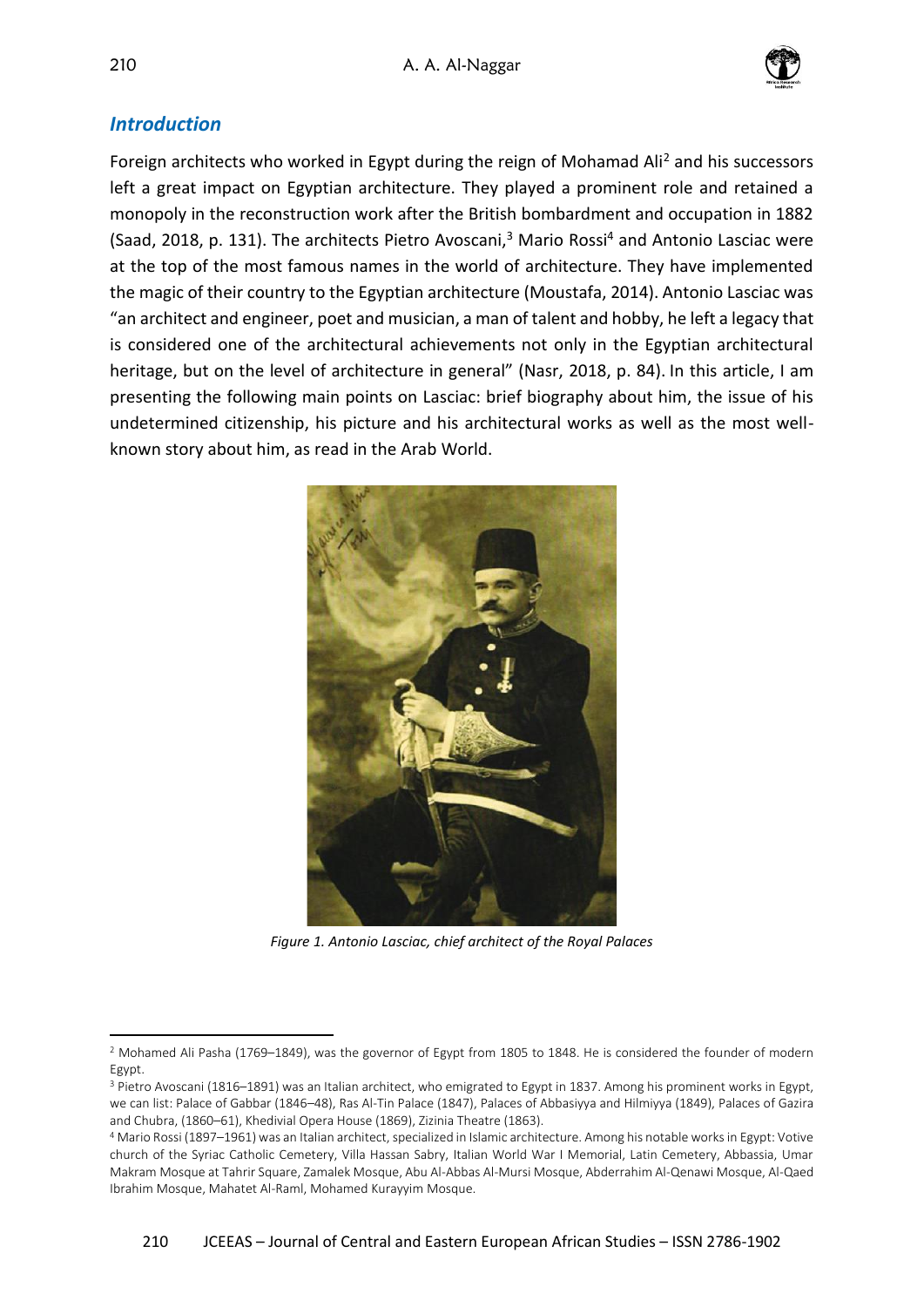

#### *Brief biography of Lasciac and his works in Egypt*

I am not going to give detailed analysis of Lasciac's life, as it was really well-studied and professionally covered by Eastern (See: Awad, 2008; Khalil, 2009; Ahmed, 2018; Rabbat, 2020; Abdel-Rahman, 2016; El-Wakil, 2016)<sup>5</sup> and Western (See: Godoli, 2006; Barillari, 1998; Kuzmin, 2015) researchers, but it's still worth briefly investigating some main points in Lasciac's life and achievement in Egypt.

Lasciac – not well-known in Italy but with a huge professional experience and fame in the Arab World – was born in Gorizia in 1863 as the first of ten children, three among them died in their early childhood. He moved to Alexandria directly after the city's destruction by the British Army in 1882, in order to participate in the reconstruction works. From that date until the beginning of the First World War (WWI), Lasciac alternated long periods in Egypt with frequent trips to Europe to purchase marbles and furniture for the true luxury apartments and buildings he designed. In 1907, he was appointed as the chief architect of royal palaces, but "owing to his frequent stays in Gorizia, he lost his job at the Court of Abbas Hilmi, but above all he had to leave Egypt, because of his Austrian passport, being a citizen of an enemy state in time of war" (Kuzmin, 2015, p. 52). After the outbreak of WWI, the US representative received the authorities of the Austro-Hungarian Consul in Egypt, since the empire's diplomatic presence lasted in Cairo until September 1914,<sup>6</sup> when General Maxwell, commander of the occupier British army ordered expelling the diplomats of the German and Austro-Hungarian consulates from Egypt's territory (Al-Naggar, 2011, p. 52). After WWI, Lasciac returnedto Egypt, where he completed several successful works, in parallel with other notable architectural achievements abroad. Alternating winter in Egypt and summer in Europe, on 5 October 1946, he moved to Cairo, where he died on 26 December of the same year, and he was buried at the Latin Cemetery of the Egyptian Capital (Cochelli, Sdegno, Kuzmin, 2018, pp. 217–220).

Lasciac's notable projects can be found in Europe, Asia, and Africa. His African architectural accomplishment is still present in Egypt. Among his great works in Egypt, we can list the following: he built a series of residential apartments (1883–1886) for the Société Anonyme des Immeubles d'Egypte on the rue Cherif and the Place des Consuls, the Menasce Okelle (1883–1885). Then, he also built commercial and other facilities such as Ramleh railstation (1883) and the headquarters of the Jewish Alexandrian Community (1887), Palace of Prince Said Halim Pasha<sup>7</sup> (1896–1899),<sup>8</sup> Suarès Palace<sup>9</sup> or the Risotto Club<sup>10</sup> of Italian Neo-

<sup>5</sup> The last study dealt with Antonio Lasciac was realized in 2019: a master thesis, discussed in the Higher Institute for Tourism and Hotels (*Egoth,* Alexandria), entitled "Political and public figures and their role in shaping the material heritage of Alexandria during the nineteenth and twentieth centuries," Antonio Lasciac was strongly present. The researcher Micheal Mohebb Makram Fahim aimed to portray the biography of some of the most prominent foreign figures including engineers, artists, writers, merchants and their role in drawing the features of the material heritage of Alexandria in the modern era.

<sup>6</sup> Only one consular officer remained in Cairo until he was arrested by the British in December 1915.

<sup>7</sup> Said Halim Pasha (1863–1921) was appointed in the Council of State in Istanbul in 1888, later in 1911, he served as Foreign Minister and in 1913 as Grand Vizier.

<sup>8</sup> The palace reflects Neo-Baroque style with Art Nouveau ascents.

<sup>&</sup>lt;sup>9</sup> It was first used as residence of banker Raphaël Suarès (1844–1906).

<sup>10</sup> Later it hosted the Italian social club Circolo del Risotto.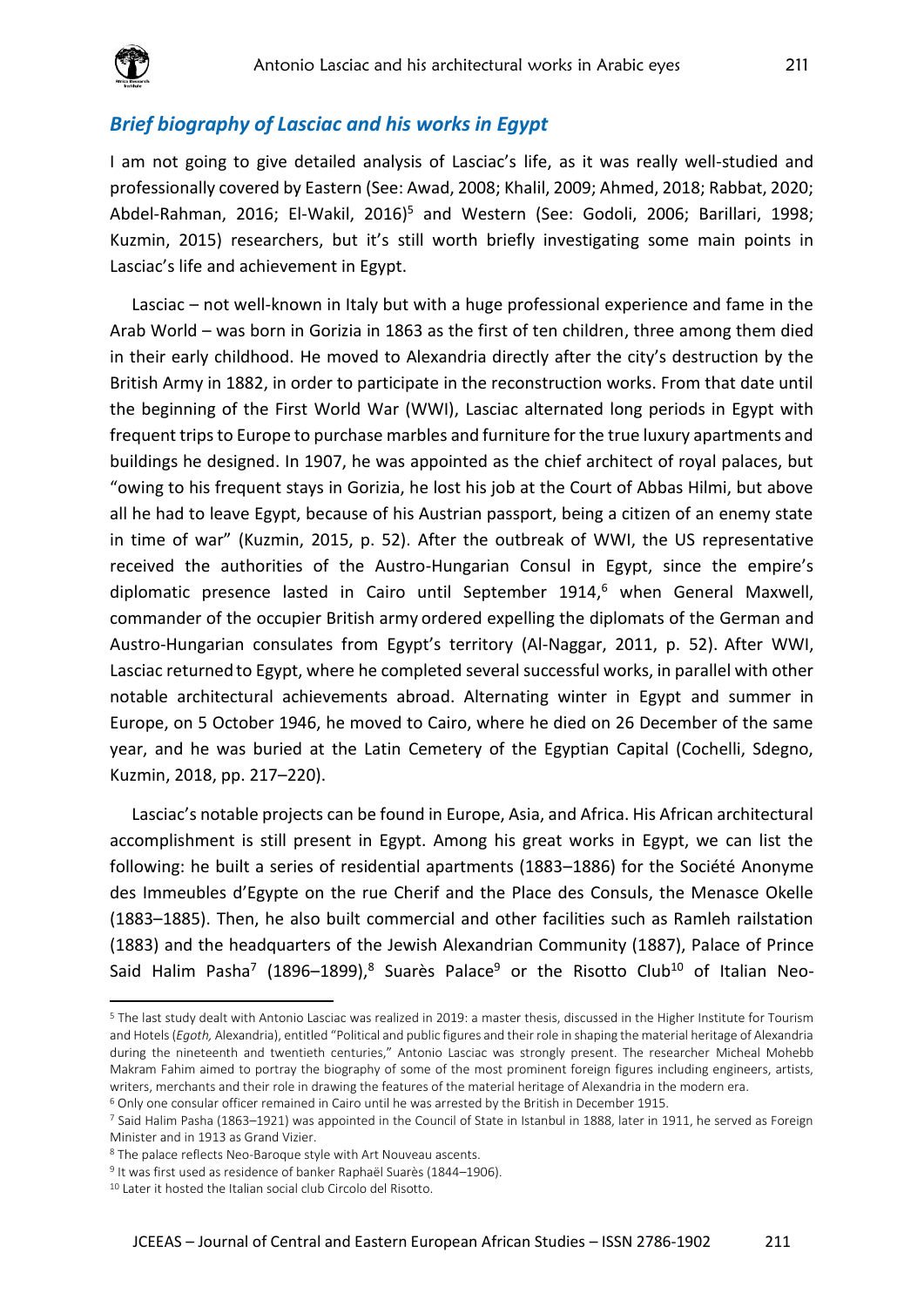

Renaissance style (1897), Villa Mazloum Pasha (1898–1899, Alexandria), Palace of Prince Kamal Al-Din Hussein And Princess Niemat-Allah<sup>11</sup> designed in Neo-Baroque style (1906, Cairo), as well as the building of the Assicurazioni Generali (Insurance Company) in Cairo in 1911 and the villa of Princess Fatma Al-Zahra in 1919 (today the fantastic Jewelry Museum of the Crown in Alexandria), the headquarters of the Misr<sup>12</sup> Bank (1922–1927) and the Alexandria railway station, completed in 1946 (See: Scientific Office of the Italian Embassy in Egypt, n.d, pp. 14–26; Cochelli, Sdegno, Kuzmin, 2018, pp. 218–219).

# *Lasciac's undetermined nationality in the Arab World*

After a long-term research in many different Arabic sources on Lasciac, I realized that the real and accurate nationality of Lasciac is still undetermined in the Arab World. Many sources indicate that he was Italian, while others mention that he was Austrian or Austro-Hungarian, while others conclude that he was only Hungarian. He was also Italian-Slovenian, and a sole Slovenian according to some writings. Huge contradictions can be found concerning his nationality in Arab Academia and also in the press. Researchers and journalists disagree on this point. Here, I am going to explain and analyse the reasons of these contradictory statements, referring to the Arab mentality and mode of thinking, as the following:

Talking about being an Austro-Hungarian or only Austrian citizen comes from the fact that he was born in Gorizia, which was a part of the Austro-Hungarian Empire<sup>13</sup> at that time, and he completed his studies of architecture in Vienna (See: Kuzmin, 2015, p. 198; Cochelli, Sdegno, Kuzmin, 2018, p. 217).<sup>14</sup> Only few Arab researchers and journalists know that Gorizia was a part of the Dual Monarchy, and they wrote, that he was Austro-Hungarian. The majority in the Arab world, especially non-researchers, do not know about the Austro-Hungarian Empire, as if it did not even exist, and they call it simply Austria without mentioning the Hungarian part of it, consequently, they said that he was only Austrian.

<sup>11</sup> The daughter of Khedive Mohamed Tawfik Pasha (1852–1892) and spouse of Prince Kamal Al-Din Hussein (1874–1932) <sup>12</sup> This Arabic word means Egypt.

<sup>&</sup>lt;sup>13</sup> Austria-Hungary, or the Dual Monarchy was a great power in Central Europe between 1867 and 1918.

<sup>14</sup> Diego Kuzmin affirmed that, he was graduated at the University of Vienna (See: Kuzmin, 2015, p. 198). Three years later of this first study, Paola Cochelli, Alberto Sdegno and the same scholar oft the first study Diego Kuzmin confirmed in their study entitled Researches on Architectural Heritage Drawing Between Italy and Slovenia: The Antonio Lasciac's Villa: "Unlike described from preceding biographies, his graduation diploma at Vienna University of Technology has not been found, but recent researches have identified an internship at the Building Office of the Gorizia Municipality in 1876 and a period of professional activity in his city before leaving for the Egypt." (See: Cochelli, Sdegno, Kuzmin, 2018, p. 217).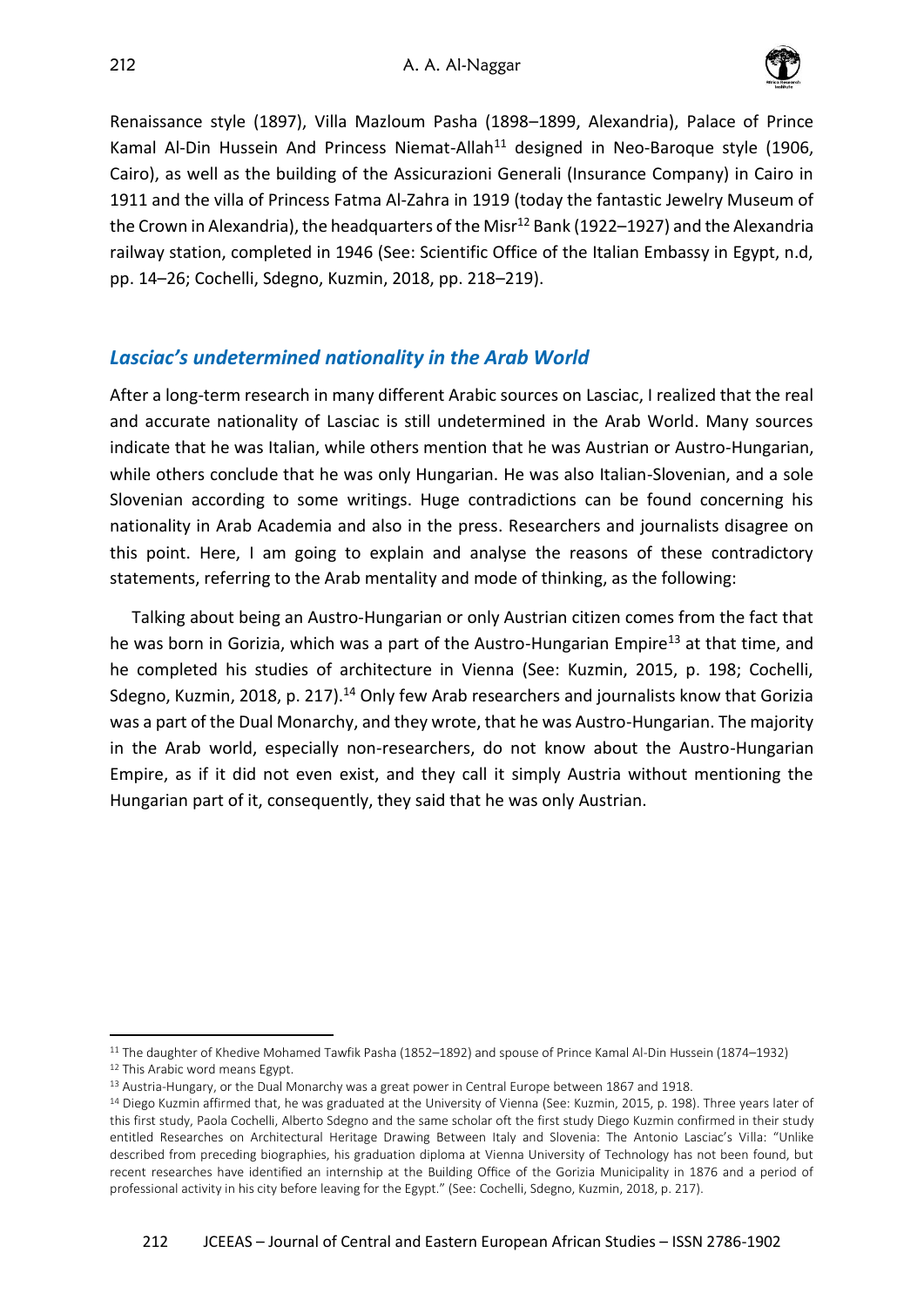

It is also said that Lasciac was a Hungarian citizen. The reason for this is because he had a strong relationship with the Hungarians residing in Egypt in that era, especially with the famous Hungarian architect, Miksa Herz Pasha,<sup>15</sup> who had relevant works in Cairo, and with May Török<sup>16</sup> (See: Al-Naggar, 2019, pp. 6–17), the Hungarian wife of Abbas Helmi II, Khedive of Egypt, "the good spirit for Europeans at the Khedivial court" (Rafaat, 1994, p. 13). Lasciac was appointed as chief architect of royal palaces, maybe after the personal and direct intervention of May Török as he designed and built the Khedive's Palace (Saray) in Tchibukli,<sup>17</sup> achieving all *the desires and dreams* of the Hungarian wife of the last Khedive of Egypt (Jarmik, 2017, pp. 1–13). The palace, completed in 1907 by Lasciac, was a turning point in Lasciac's life, as he was directly appointed in the same year as chief architect of royal palaces. Abbas's second wife claims in her memoirs *Harem*<sup>18</sup> that: "she took an active role in the creation of Tchibukli Saray right from its drawing board phase to the selection of the wallpaper and upholstery material. It was also Countess May who assigned and approved the landscaping of the palace gardens, its winding footpaths, each re-planted tree, every rose bush, not forgetting 'lovers lane' connecting Chalet to Saray which held such a special memory for the royal couple. [...] It was there that she spent intimate holidays with the Khedive away from officialdom" (Rafaat, 1994, p. 13).



*Figure 2. Tchibukli Saray (Khedive Palace, Çubuklu Palace) (Yalav-Heckeroth, 2016)*

<sup>15</sup> Miksa Herz (1856–1919) Hungarian architect, conservator, First Director of the Arab Museum, and architectural historian, active in Egypt.

<sup>&</sup>lt;sup>16</sup> May (Marianna) Török Szendrői (in Hungary), or as she referred to herself as Djavidan Hanem (in Arabic and Turkish), secret consort of Abbas Hilmi II (1900–1910), and Khediva of Egypt (1910–1913). The well-known Countess May Török was born in Philadelphia (USA) of Hungarian origin on 15 June 1877, when her parent's marriage was closed to its end. Her mother was Countess Zsófia Vetter von der Lilié, who was married three times to three different Hungarian men: her first husband was Count József Török, former head of Ung county. Later, she married Tivadar Puskás, the brilliant Hungarian entrepreneur and telephone pioneer. After Puskás's death, she married a painter, Károly Cserna (1867–1944).

<sup>&</sup>lt;sup>17</sup> The Khedive's Palace or Çubuklu Palace was designed in the Art Nouveau style, incorporating characteristics and details of neo-classical Ottoman architecture.

<sup>18</sup> The original German *Harem* was pubished in Berlin in 1930. Its Arabic translation was published three times as follows: in 1980 by the state-run Dar Al-Hilal Publishing House, Cairo, and later reprinted by Al-Kahera journal of the Egyptian Ministry of Culture, and third in 2004 by Dar Almada, Damascus.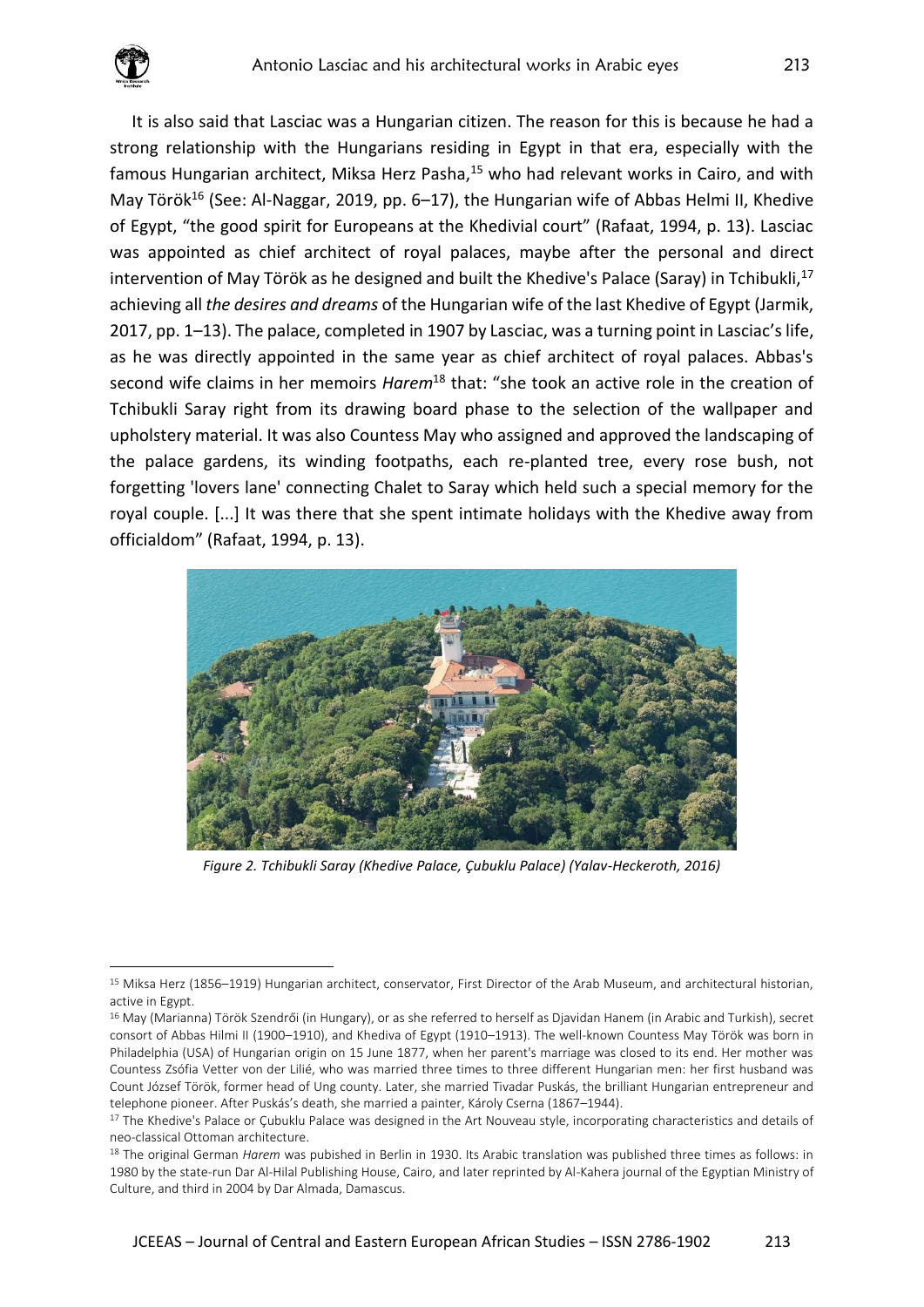



*Figure 3. May Török (1877–1968) Figure 4. Miksa Herz (1856–1919)*

As for being Slovenian, it comes primarily because his family name *Laščak* is Slovenian and not Italian nor Austro-Hungarian, and his father *Peter*, a "tanner" descended from Slovenia. The family of Peter Lasciac came from the Valley of Soča river, today located in Slovenia. In addition, he began his life working with a Slovenian person and his wife, Maria Plesnizer (Marija Alojzija Plesničar) was also a Goritian woman coming from a Slovenian family (Kazamias, 2015).<sup>19</sup>

Most Arabic sources refer to his Italian citizenship due to several reasons: most of the arab journalists and also many specialized researchers are convinced that Gorizia, where Lasciac was born in the house of his mother's parents,  $20$  has been an Italian city throughout history and it had no Austro-Hungarian dependency at all. The second reason is that Lasciac did many prominent architectural works in Italy, and lived there for long periods of his life, including the whole period of the WWI, although Italy was the enemy of the Austro-Hungarian Empire.<sup>21</sup> In addition, to Arabic speakers, the name Antonio sounds Italian. Moreover, Lasciac's mother, Giuseppina Trampus, was Italian. Lasciac had three children with fully Italian names as follows: Plautilla Angelina Francesca, Fabbrizio Antonio Giuseppe and Romeo Italico Alessandro. For Arab architects and specialists, his architectural designs and construction style, which tends

<sup>&</sup>lt;sup>19</sup> Talk given on 29 October, 2015 at the Hellenic Centre, London, for the book launch of Vittoria Capresi and Barbara Pampe, Discovering Downtown Cairo: Architecture and Stories, Berlin, Jovis, 2015.

<sup>&</sup>lt;sup>20</sup> The house still exists today, at the corner of Via Veniero and Piazza San Rocco in Gorizia.

<sup>&</sup>lt;sup>21</sup> A question raised here in the Arab press: why Lasciac settled in Rome and not in his original city Gorizia during the WWI? The question remained unanswered for a long time, although the answer is so easy: Gorizia became the scene of serious battles between the Italian and Austro-Hungarian armies, and it was seriously damaged and most of its inhabitants were evacuated by early 1916, consequently he couldn't accomodate there during that period.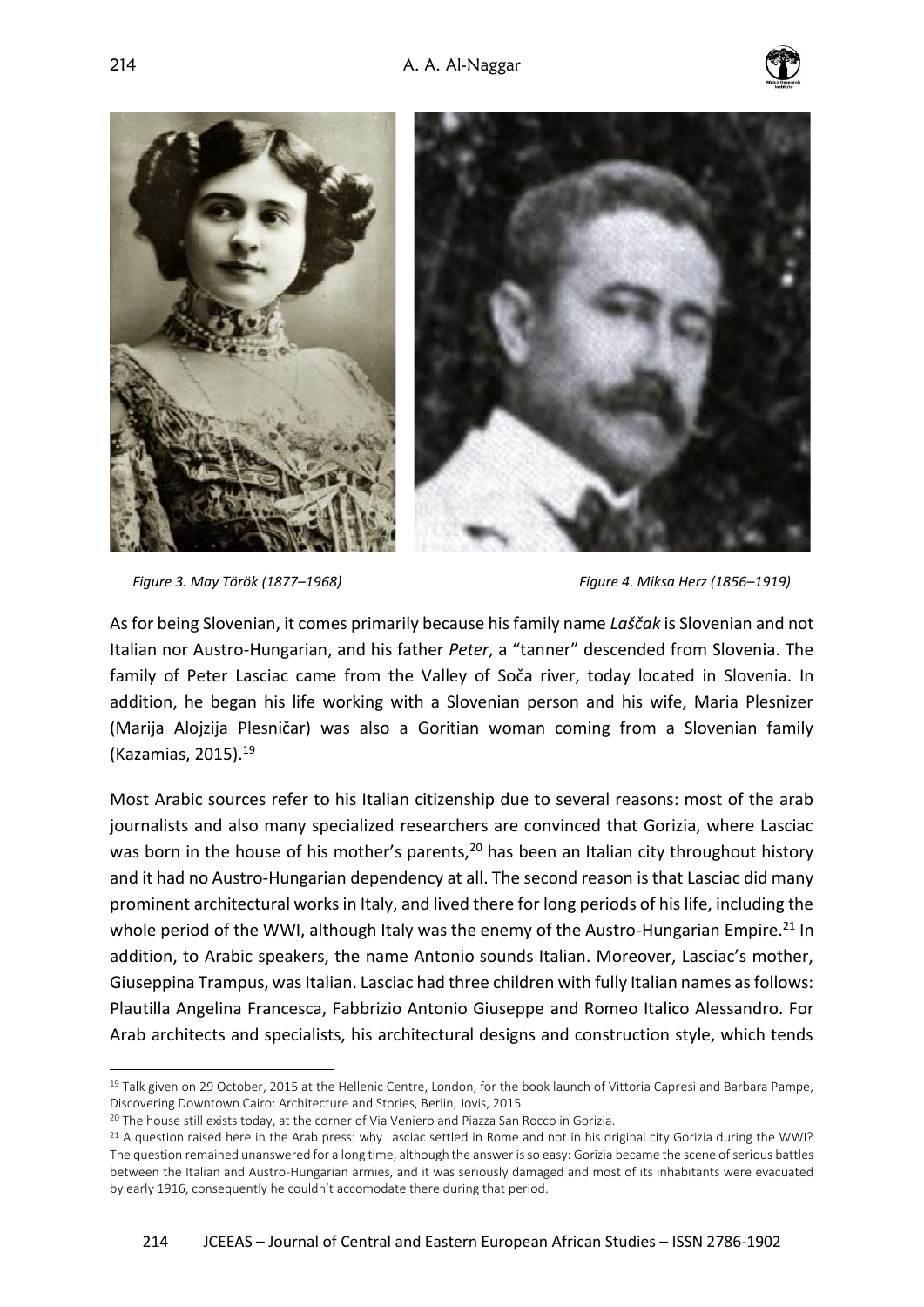

to Italians,<sup>22</sup> refer in their minds to that he was Italian. Additional persuasive reason, for being Italian citizen, is that Lasciac's most archival documents are kept in Gorizia, mainly in five official archives: in the Historical Archive of the Municipality of Gorizia,<sup>23</sup> in the State Archive of Gorizia,<sup>24</sup> in the Provincial Museums of Gorizia,<sup>25</sup> in the Historical Provincial Archive of Gorizia<sup>26</sup> and in the Photo Library of the Provincial Museums<sup>27</sup> (Kuzmin, 2015, p. 201). Furthermore, Lasciac had always expressed Italian feelings. We can say that in the point of view of the Arabs, Antonio Lasciac, mainly due to his Italian character and his Italian architectural heritage, was rather Italian than Slovene or Austrian or Hungarian.

In my own point of view, the truth on his nationality is the following: Lasciac was born in the County of Gorizia, which was part of the Austrian Littoral<sup>28</sup> in 1849,<sup>29</sup> and was granted regional autonomy after becoming the Princely County of Gorizia and Gradisca<sup>30</sup> in 1861. Lasciac possessed an Austrian passport until the end of the WWI, although he was settling in Italy. In November 1918, the Italian armed forces occupied Gorizia, where they introduced their own administration, and in 1920, the town became officially part of Italy. In 1927, it became a provincial capital within the Julian March administrative region. Although the town was shortly occupied by the Slovenians in September 1943, and by the Yugoslavians in May and June 1945, it remained Italian. Accordingly, Lasciac became an Italian citizen after WWI, as Gorizia was included in the territory of Italy.

# *Antonio Lasciac's picture and his works in the eyes of Arab Academia and Press*

There are many comprehensive studies written, and seminars (See: Taher, 2018) organized by Arabic scholars and specialists, that dealt with the life and works of Antonio Lasciac, and these can be counted despite their large number. As for the short newspaper articles talking about one or more of his works, these cannot be enumerated. It suffices to write Antonio Lasciac "**الشياك أنطونيو** "in Arabic on the Internet to see that, or you can do the same step in the database of the Egyptian National Library and Archives<sup>31</sup> in Cairo to find out the huge amount of sources mentioning him. Here, I am going to focus on the most important Arabic sources and articles dealing with Lasciac and his works.

<sup>&</sup>lt;sup>22</sup> The usual stylistic European eclecticism often inspired by the Italian Renaissance – adopted by Lasciac, as he did for example, in the villa of Princess Fatma Al-Zahra, now the Museum of the Crown Jewels – refers to his Italianity in the Arabs' eyes.

<sup>23</sup> In Italian: Archivio Storico del Comune di Gorizia.

<sup>24</sup> In Italian: Archivio di Stato di Gorizia.

<sup>25</sup> In Italian: Musei Provinciali di Gorizia.

<sup>26</sup> In Italian: Archivio Storico Provinciale di Gorizia.

<sup>27</sup> In Italian: Fototeca dei Musei Provinciali.

<sup>&</sup>lt;sup>28</sup> It was a crown land of the Austrian Empire, composed of Istria peninsula, Gorizia and Gradisca, and the Imperial Free City of Trieste.

<sup>&</sup>lt;sup>29</sup> It was included in the Austrian Littoral along with Trieste and Istria.

<sup>&</sup>lt;sup>30</sup> It was a crown land of the Habsburg dynasty within the Austrian Littoral. Now a border area between Italy and Slovenia.

<sup>&</sup>lt;sup>31</sup> It was established in 1870 in Cairo. It is the largest library in Egypt, and it is a non-profit government organization.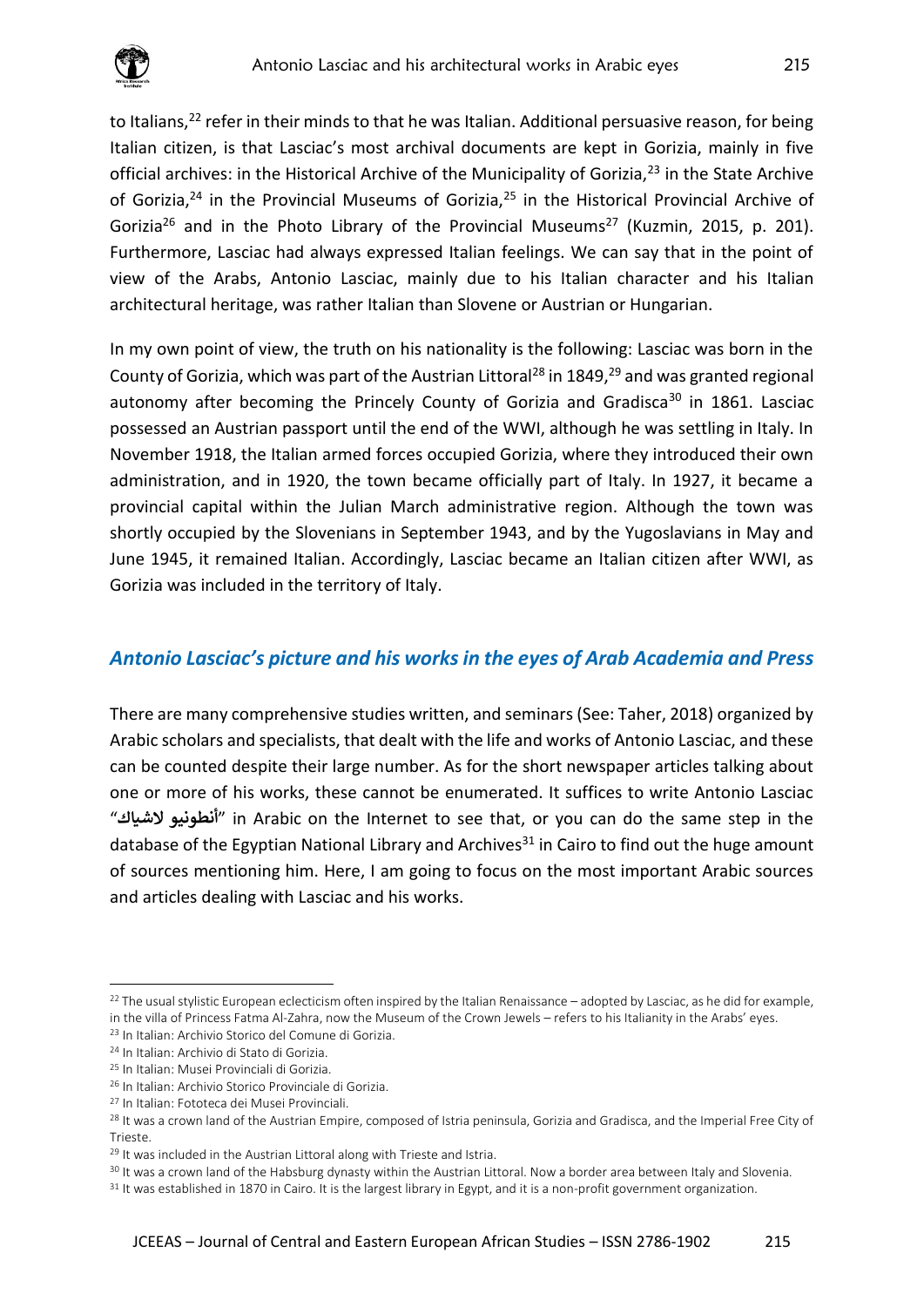

There are many Arabic studies that focus on analyzing and studying the works of Lasciac not only in Egypt, but also abroad. Dr. Karima Nasr, well-known Egyptian researcher and specialist, in her analytical study of Lasciac's style said: "Antonio Lasciac had a fixed style in building palaces: each one consists of two floors and a basement, while the styles of their façades differed according to their construction periods and the extent to which his architectural experience was affected by the Architecture of the Orient. The architectural styles of Lasciac in Downtown Cairo can be divided into four styles: first, he began designing using the new classical style, the revival of the Greek and Roman arts, which he brought from Italy, then he started relinquishing gradually the implementation of the new Renaissance style, followed by the newly introduced Baroque, and finally recognizing the greatness of the Islamic architecture, he turned to the new Islamic style." Moreover, it is worth dealing with his *meticulous or cumulative style*, which indicates the interference of the client's desires as most of them were from the royal family, princes and wealthy people, and by virtue of their spending long times outside the country, it was reflected on their own taste. All the downtown buildings established by Lasciac depend on the new classical style, excepting for the decorative elements, depending on the taste of the architect or the owner of the building. Lasciac arranged the architectural elements together in a style that reflects shadow and light (Nasr, 2016, p. 275). Completing the image of Lasciac's architectural style, Nasser Rabbat said: $32$ "Lasciac was gradually adopting the *eclectic Islamic styles* popular among architects in Egypt at the time, but was accommodating the taste of his clients among the ruling class, like Said Halim, who demanded the prevalent European styles for their buildings" (Rabbat, 2020, pp. 151–152).

Dr. Inas Abdelsabour Ahmed, Egyptian scholar and architectural historian, praises Lasciac's wonderful work: "Prince Yusuf Kamal's Palace was one of the most beautiful palaces of Mohamed Ali's family, and his palace had merged European Architecture in Eastern Architecture (Arabic Islamic). The palace was built in 1908 and was designed by the famous royal palace architect Antonio Lasciac, one of the most famous architects who came to Egypt [...] this palace was a model of the steadfastness of aesthetic values in the face of the attack of modern civilization" (Ahmed, 2018, pp. 719–737). Mohamed Hassan, director general of the Islamic Antiquities Sector in Qena, $^{33}$  said about the same palace: "It is one of the most important palaces in Egypt in general, and in southern Egypt in particular, because of its wonderful location on the Nile River and its unique architectural style" (Marie, 2019).

Regarding Lasciac's image in the Arab press, we can say that the Arab journalists published several interesting and positive reports and opinions on him, unusually without any criticism. Dina Moustafa, well-known Egyptian young journalist, in her long article published in Al-

<sup>&</sup>lt;sup>32</sup> Nasser Rabbat is an architect, historian, and the Director of the Aga Khan Program for Islamic Architecture at Department of *Architecture* at the Massachusetts Institute of Technology. His scholarly interests include the history and historiography of Islamic architecture, art, and cultures, urban history, and post-colonial criticism.

<sup>33</sup> Qena is a city in Upper Egypt, and it was known in antiquity as Kaine.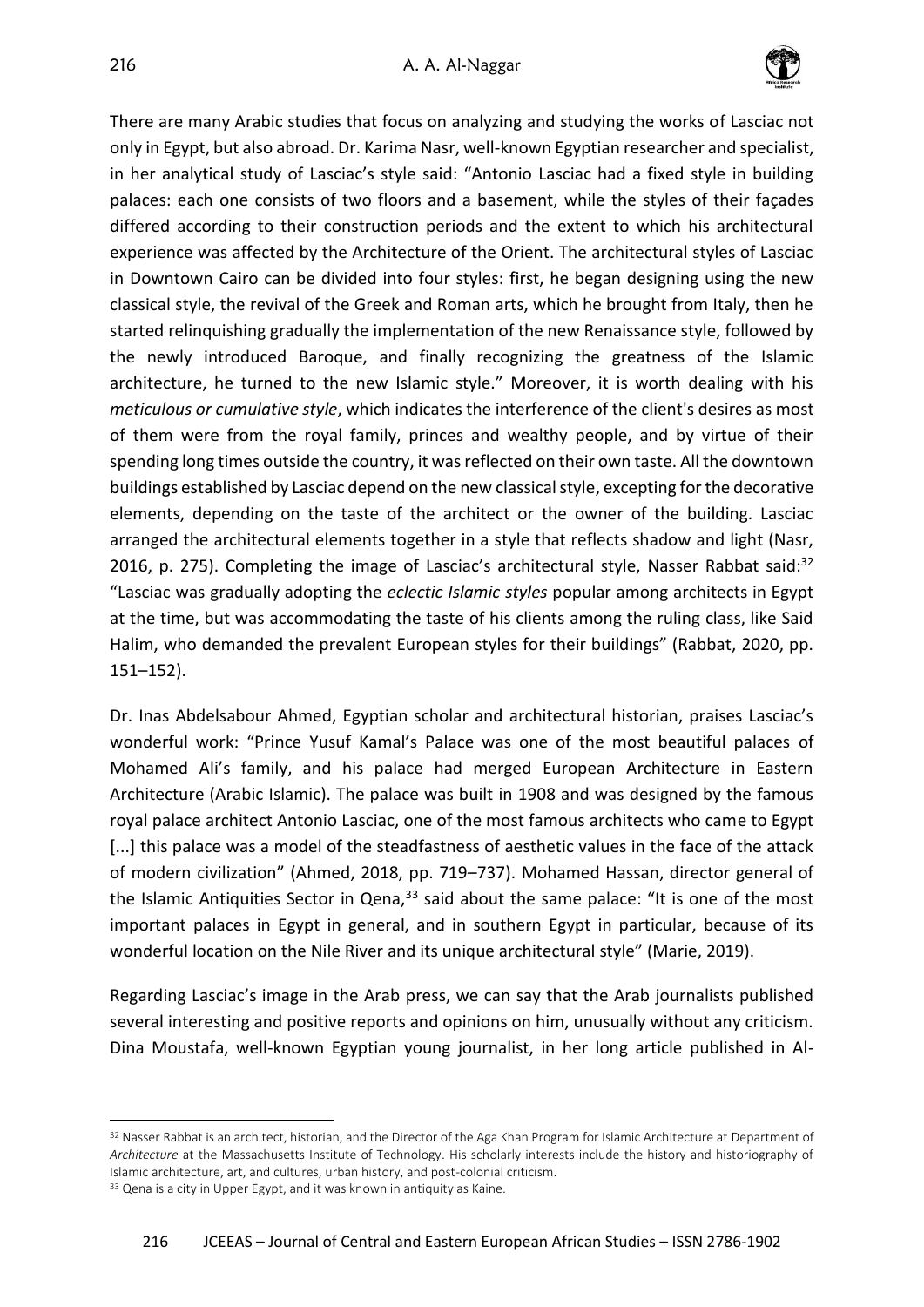

Ahram<sup>34</sup> dated 10 December, 2014, said: "History will not ignore the most famous designer of the presidential palaces in Egypt Antonio Lasciac, the Italian architect who designed buildings that are *European antiques* in Egypt. [...] Lasciac combined in his design the construction of downtown buildings between local and European architecture to form a *new classic style* representing an architectural edifice that is unparalleled in modern Egyptian architecture" (Moustafa, 2014).

#### *The most well-known story on Lasciac in the Arab World*

Since we are talking here about Lasciac from an Arab point of view, we must mention the most famous and widespread story about him, narrated by Dr. Amro Talaat, Egyptian historian, in his article posted by Rawi magazine, Egypt's Heritage Review. Although it is a little funny, it also carries a kind of respect and appreciation for this man and his endless precision.When Ismail Pasha,<sup>35</sup> Khedive of Egypt, deposed from the throne, he took three of his four wives with him. In 1895, Khedive Ismail and his first wife (Shehret Feza Hanim) $36$  passed away, then Djananiar Hanem<sup>37</sup> and Jeshm Afet Hanem<sup>38</sup> decided to return to reside in Egypt together! The two wives asked Antonio Lasciac, to design a palace for them in the garden of the old palace, so he built the Saffron Palace (Saray of Zafaran) for them,<sup>39</sup> which would be the only palace in Egypt and perhaps in all over the world that two wives built to reside in together, by mutual agreement and free will, after the death of their husband! The palace is composed of a basement and two floors and has five entrances and is surrounded by a 40-acre<sup>40</sup> garden. Upon entering the main entrance, you find yourself in a spacious, very luxurious hall surrounded by beautiful marble columns that add more and more to its splendor. The two wives were keen to decorate the walls with the letter "I"<sup>41</sup> above the Egyptian crown in memory of their husband! A double staircase with a wonderful iron railing, which is one of the most beautiful elements of the palace, leads you to the foyer of the upper floor, which divides the floor into two wings, exactly equal in size and number of rooms, a suite for each of the two wives. As if Lasiac had intended his determination to help the continuation of friendship

<sup>34</sup> *Al-Ahram*: Founded in Alexandria in 1875 by two Lebanese brothers, Beshara Takla and Saleem Takla. It began as a weekly newspaper published every Saturday. Its first issue appeared on August 5, 1876. The paper was relaunched as a daily newspaper in January 1881. In addition to the main edition published in Egypt, the paper publishes two other Arabic-language editions, one geared to the Arab world and the other aimed at an international audience, as well as editions in English and French.

<sup>35</sup> Ismail Pasha (1830–1895), was the Khedive of Egypt from 1863 to 1879. He was removed at the behest of Great Britain and direct intervention of the Ottoman Sultan. He greatly modernized Egypt and Sudan developing the industrial and economic sectors, and expanding the country's boundaries in Africa.

<sup>36</sup> Shehret Feza Hanem (1829–1895) was the ethnic Circassian Princess, and the first wife of Khedive Ismail.

<sup>&</sup>lt;sup>37</sup> Jananiyar Hanem (1835–1912) was the Princess consort of Khedive Ismail Pasha of Egypt. She married Ismail Pasha as his second wife before his accession to the throne. She gave birth to six children.

<sup>38</sup> Jeshm Afet Hanim (1863-1907), consort of Khedive Ismail Pasha of Egypt. She was the adoptive mother of the future Sultana of Egypt Melek Tourhan.

<sup>&</sup>lt;sup>39</sup> It is located in Cairo. Now it is the main office of the Presidential Office of the Ain Shams University. The Anglo-Egyptian treaty of 1936 was signed and the Arab League was founded in 1945 there.

<sup>40</sup> It is a unit of land area, which is exactly equal to 10 square chains, and approximately 4,047 m2, or about 40% of a hectare. <sup>41</sup> The first letter of the name Ismail, their husband, Khedive of Egypt.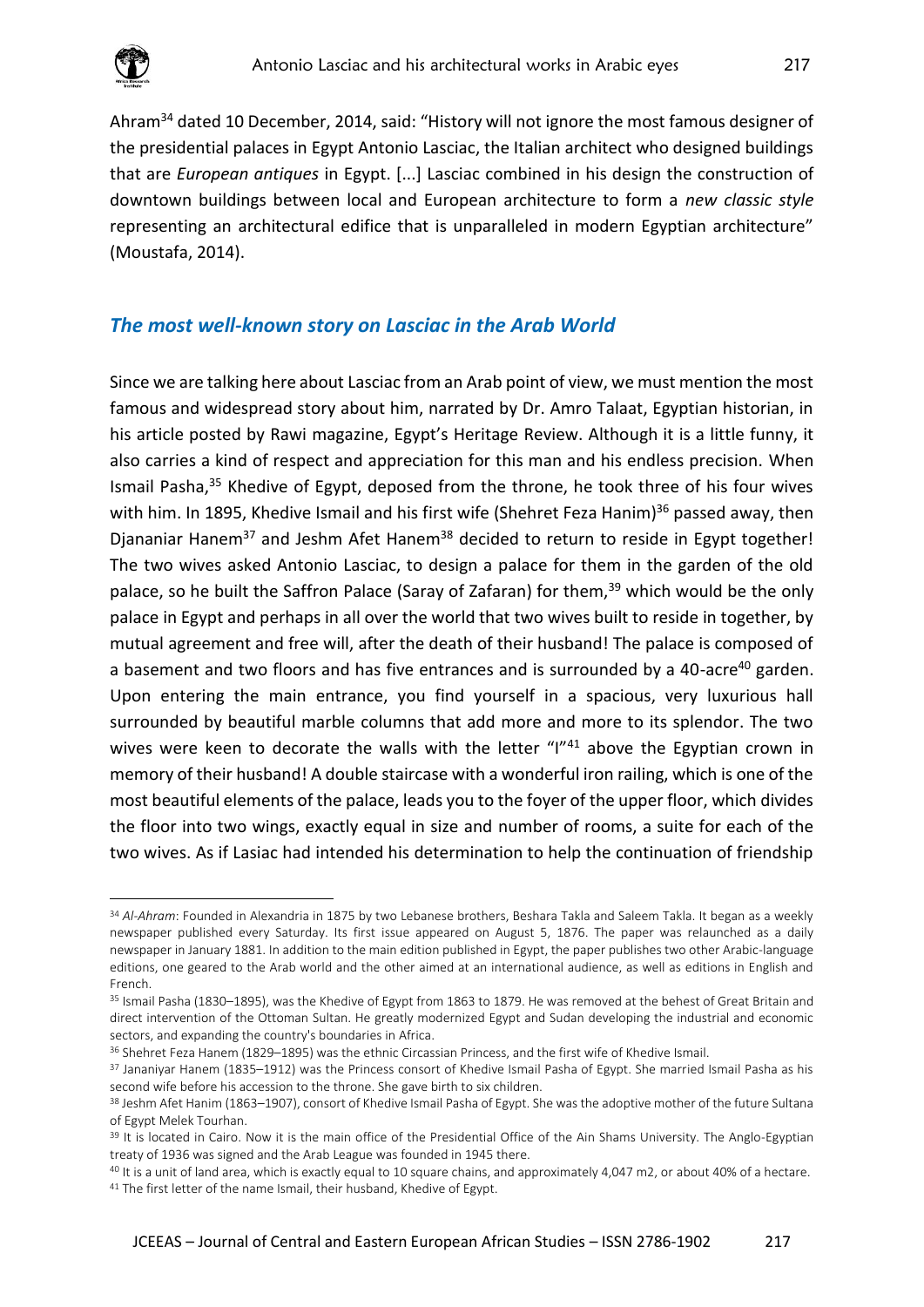

between them, so, he made sure to divide the space of the palace between them fairly! Indeed, the two wives lived there together in friendship until Jeshm Afet Hanem died in 1907, and Djananiar Hanem followed her in 1912, and she was the last member of the royal family to live in the palace (Talaat, n.d.).



*Figure 5. Entrance and stairs of the Saffron Palace*

As a conclusion, It is worth mentioning that using the aforementioned sources accompanied with structural analysis, I tried to draw the three main points of my research topic on how the Arabs portrayed the great architect Antonio Lasciac and his unforgettable works, still seen in many places. I hope that my research puts an accepted and persuasive clarifications to the controversy disributed in the Arab World on Lasciac's nationality, after giving more analitical details on the possible versions in this regard, as well as on the truth, I believe in, according to the previously mentioned historical facts, concerning his legal identification.

# *Acknowledgements*

This work was supported by Tempus Public Foundation. Grant No. AK 2020–2021/156479.

# *Conflict of interest*

The author hereby declares that no competing financial interest exist for this manuscript.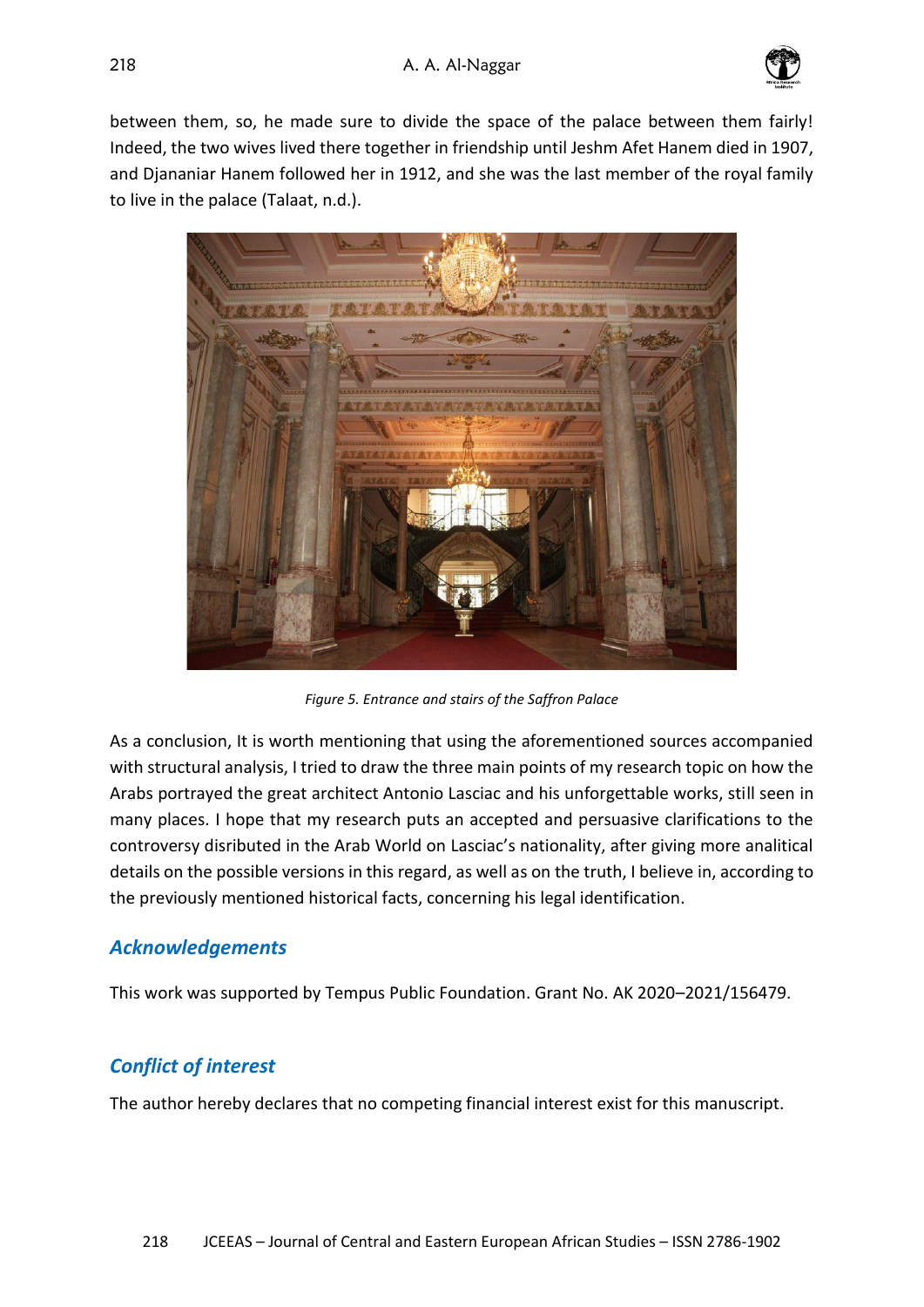

#### *Bibliography*

Abdel-Rahman, M.A. (2016) 'The Revival of the Islamic Modell in Egypt between 1863 and 1920' [Iadat Ihiaa Al-Toraz Al-Islamy fi Misr 1863–1920] *Journal of Architecture, Arts and Humanistic Science*, 1(2), pp. 160-184.

Ahmed, I.A. (2018) 'Heritage Building Adaption: Decision-making for Contemporary Interventions', *Journal of Engineering Sciences, Assiut University*, 46(6), pp. 719-737.

Al-Naggar, A.A. (2011) 'The Egyptian-Hungarian Diplomatic Relations between World War I and II', *Mediterranean Studies – Etudes sur la Région Mediterranéenne*, pp. 51-59.

Al-Naggar, A.A. (2019) 'May Török Szendrői (Djavidan Hanem) Consort of Abbas Hilmi II, the Last Khedive of Egypt and Sudan', *Rewaq History & Heritage*, 9, Hassan Bin Mohamed Centre for Historical Studies, pp. 6-17.

Awad, M.F. (2008) *Italy in Alexandria: influences on the built environment*, Alexandria: Alexandria Preservation Trust.

Barillari, D. (1998) 'La villa "egiziana" di Antonio Lasciac sul Rafut: Revival Islamico nella Mitteleuropa', *Borg San Roc*, 10, 43–57.

Cochelli, P., Sdegno, A. and Kuzmin, D. (2018) 'Researches on Architectural Heritage Drawing Between Italy and Slovenia: The Antonio Lasciac's Villa' in: Amoruso, G. *Putting Tradition into Practice.* Milan: Heritage, Place and Design. Proceedings of 5<sup>th</sup> INTBAU International Annual Event, Springer, pp. 217-226.

El-Wakil, L. (2016) 'Banque Misr du Caire: Antonio Lasciac, les décorateurs italiens et le "style arabe"' in: Giese, F. and Braga, A.V. (eds.) *The Myth of the Orient. Architecture and Ornament in the Age of Orientalism*. Zurich: Peter Lang, pp. 165-177.

Godoli, E. (2006) *Da Gorizia all'impero ottomano: Antonio Lasciac architetto. Fotografie dalle collezioni Alinari*, Firenze: Fratelli Alinari.

Jamrik, L. (2017) *A tangeri konzulátus sztárjai / The Stars of the Tangier Consulate*, AHU MATT, pp. 1- 13.

Kazamias, A. (2015) *A Piece of Europe? Reflections on Khedivial Cairo after the Opening of the New Suez Canal, London, 29 October 2015*. Available at: <https://www.academia.edu/> 17677386/A\_Piece\_of\_Europe\_Reflections\_on\_Khedivial\_Cairo\_after\_the\_Opening\_of\_the\_New\_Su ez Canal London 29 October 2015 (Accessed: 7 March 2021).

Khalil, M.A.M. (2009) *The Italian Architecture in Alexandria Egypt* (Thesis of master's degree in architecture restoration A. A. 2008-2009).

Kuzmin, D. (2015) From Middle Europe To Egypt – Antonio Lasciac architect (1856–1946). *Новые идеи нового века, New Ideas of New Century*, 1, 198-208.

Marie, M. (2019) Prince Youssef Kamal Palace to be inaugurated end of Sept. September 6. Available at: https://www.egypttoday.com/Article/4/74516/Prince-Youssef-Kamal-Palace-to-be-inauguratedend-of-Sept (Accessed: 25 March 2021).

.November 24 أفوسكاني.. روسي.. لاشياك".. إيطاليون أضفوا سحر بلادهم على العمارة المصرية (2014) .Moustafa, D. ي Available at: https://gate.ahram.org.eg/News/564453.aspx (Accessed: 7 March 2021).

Nasr, K.H.A. (2016) 'Models of facades of the buildings of Antonio Lasciac in downtown Cairo' [Toroz Wagihat Monshaat Al-Memary Antonio Lasciac Be-Mantekat Wast Maedinat Al-Qahira] *Bulletin of the Center Papyrological Studies (BCPS)*, I, pp. 249-275.